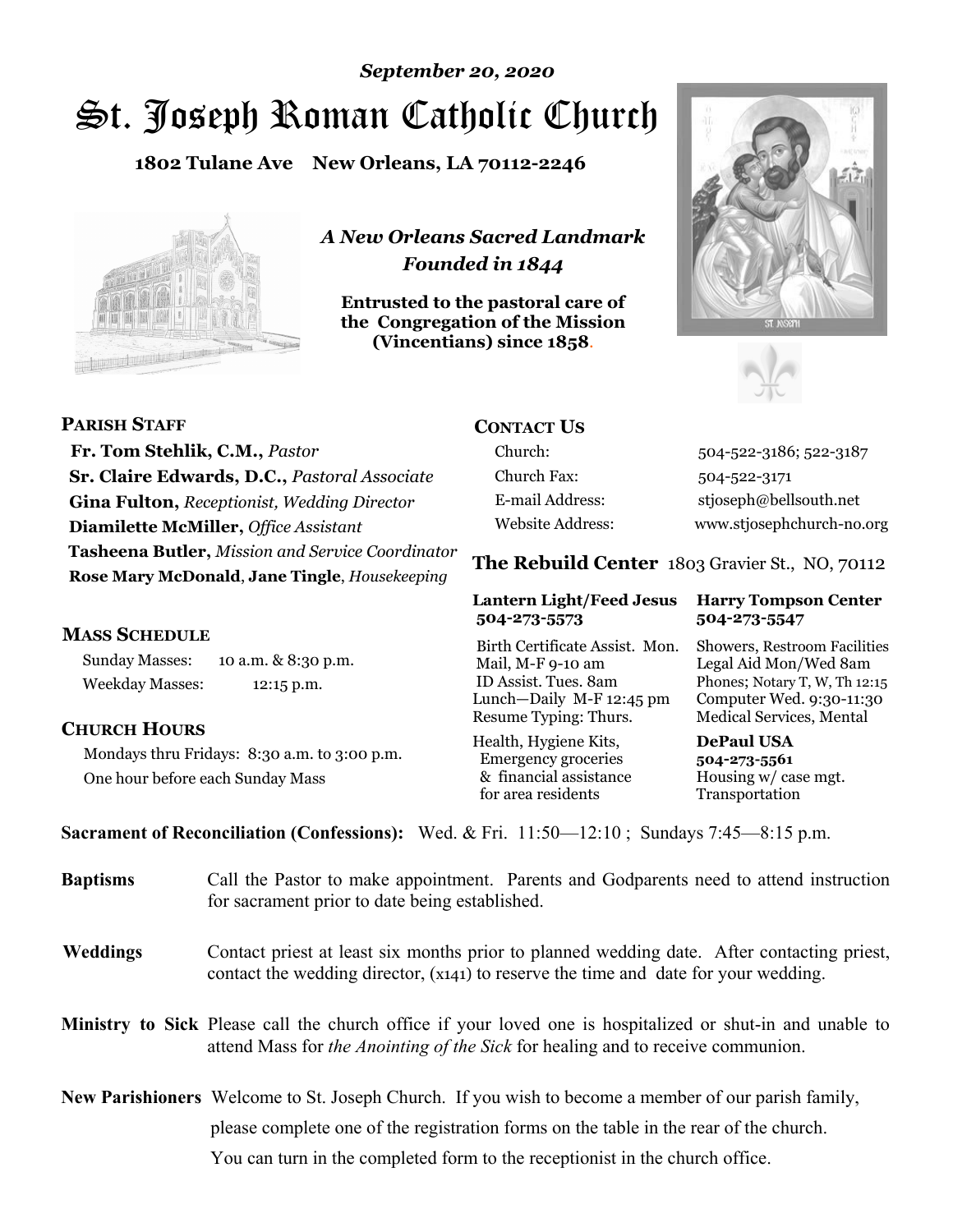# **The Twenty-fifth Sunday of Ordinary Time September 20, 2020**



### **10:00 am Parishioners and Benefactors of St. Joseph Church**

 **8:30 pm Joseph Morales, Jr. +; Rush Limbaugh** 

| Monday, September 21, 2020-St. Matthew                                   | <b>Sunday, Sept. 20, One in Faith #1107</b>                 |
|--------------------------------------------------------------------------|-------------------------------------------------------------|
| 12:15 am BJ Stewart, Jr.; Matthew Schiro; Int. of BVM                    | <b>READINGS FOR THE WEEK</b>                                |
| Tuesday, September 22, 2020—                                             |                                                             |
| 12:15 am Leroy Massine +                                                 | Mon.: Eph 4:1-13; Ps 19:2-5; Mt 9:9-13                      |
|                                                                          | Tuesday: Prv 21:1-13;Ps 119:1-35; Lk 8:19-21                |
| Wednesday, September 23, 2020—St. Pius (Padre Pio)                       | Wed.: Prv 30:5-9;Ps 119; Lk 9:1-6                           |
| 12:15 am Donna Bumbas & Family                                           | Thurs.: Eccl 1:2-11; Ps 90:3-17; Lk 9:7-9                   |
| Thursday, September 24, 2020-                                            | Friday: Eccl 3:1-11; Ps 144:1-4; Lk 9:18-22                 |
| 12:15 am Jim Murtagh +; Fr. Francis Penino +                             | Sat.: Eccl 11:9 - 12:8; Ps 90; Lk 9:43b-45                  |
| Friday, September 25, 2020—<br>12:15 am Susan Spalluto; Margaret Deane + | Sunday: Ez 18:25-28; Ps 25:4-9;<br>Phil 2:1-11; Mt 21:28-32 |

#### **YOUR PRAYERS ARE ASKED FOR THE FOLLOWING PARISHIONERS , WHO ARE IN NEED OF HEALING:**

 Dorothy Alexander, Jorge Arzuaga, Beatrice Augustin, Anthony Blaise, Clarke Bordelon, Lawrence & Mamie Brown, Angelle Campbell; John & Cindi Caron, Julianna Chevalier; Sue Dakote, Mary Duet, John & Kathleen Gebbia, Sylvia Daily-Powell, Joseph Delay, Terry Eggleston, Linda Elwood, Heather Faircloth, Frances Fiegler, Darrell & Ramona Ford, Donald Frazier, June & Mark Eiserloh, Shirley Gaither, Roselyn Hansen, John Hakanson, Sarah Hollier-Watkins, Marvin Johnston, Jim Karam, Bill Kroetz, Ken & Bette Kussman, Nowell Lacking, Landy Lanza, James Leung, Andrew Marino, Sara Marino, Karen McCoy, Donna Moore, Maura O'Donovan, CHF, Tina Roderfeld, Bernie Saul; Pippy Sanders, Louise Sonnier, Mel & Gaspar Schiro; Theard Simms, Fr. Tom Stehlik, CM, Virginia Stehlik, Malcolm Taylor, Jane Tonglet, Fritz & George Tripkovich, Corliss Truhill; Georgiana Prevost, Marion Vaughn, Juanita Ware, Cathleen Ward, Warren Webster, Mary Willis, Lynn Williams, C & JA Slocum.

# **Memorial Mass for Victims and Survivors of Violence**

The Archbishop will celebrate a special Mass for Victims and Survivors of Violence on Sunday October 25, 2020 at 11:00 AM at St. Louis Cathedral.

# **ARCHDIOCESAN MINISTERS OF HOLY COMMUNION**

Basic workshops for new Extraordinary Ministers of Holy Communion will be presented this Fall by the Office of Worship. Due to COVID restrictions, workshops will be conducted on a virtual platform with a limit of 15 participants per session. Attendance at this workshop is required before a person can be delegated by the Archbishop to serve in this ministry. The complete schedule and more information can be found on the Office of Worship website at https://nolacatholic.org/basic-workshops-for-emhc. Participants are to be preregistered by their parish before attending. If you have any questions, please contact the Office of Worship at 504-861-6300 or worship@arch-no.org.

**Catholic Communications Campaign** Through websites, social networks, television, radio, and print, the Catholic Communication Campaign (CCC) helps the Church spread the Gospel message through the media locally and nationally. Half of all donations to the CCC collected in your diocese *stay* in your diocese to support your local communications needs, such as radio and television programming. Examples of support are: live streaming of events such as the USCCB General Assemblies, V Encuentro and Pope Francis' 2015 Apostolic Visit to the United States.

The CCC provides ongoing support for the Bishop Conference's website, USCCB video productions including the reflections on the daily readings, and content development for USCCB committees.